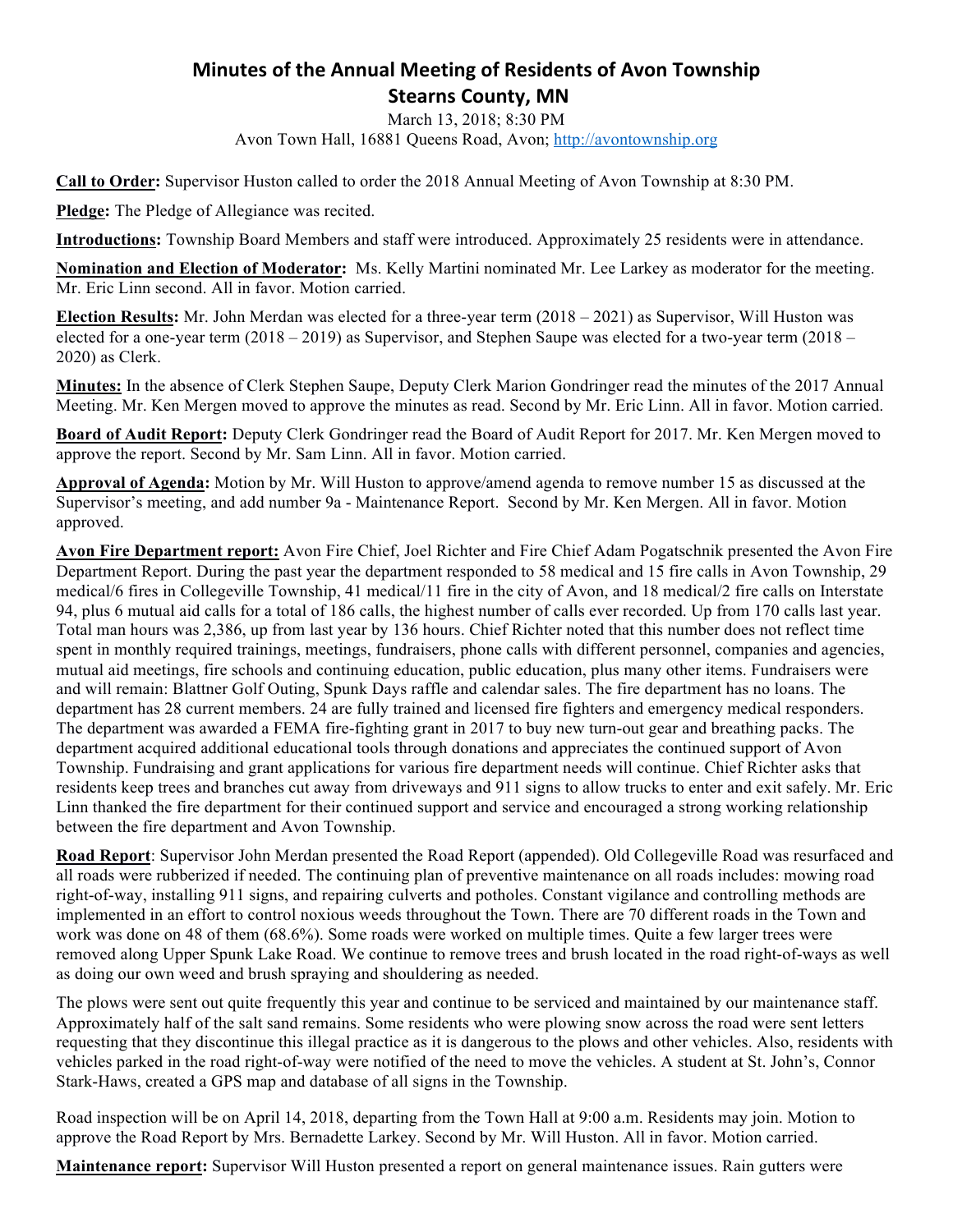installed on the Town Hall to direct water to the rain garden located north of the hall. This was prompted by Stearns County who provided a grant for the rain garden. Some windows were replaced under warranty at no cost to the Town since installation labor was completed by our maintenance employee. The new boardroom table was donated by two members of the community, at no cost to the Township. The loan for the Town Hall will be paid off in 2019. We applied for a MNDOT grant for Norway road to redo the entire stretch from the City out to the Town line. We found out last month that we were not awarded the grant but will reapply next year. Mr. Lee Larkey commented on the lack of potholes in our Town roads and commended the Supervisors and our Maintenance employee. Motion to approve the Maintenance Report by Mr. Jeff Lange. Second by Mr. Mike Linn. All in favor. Motion carried.

**Appropriation of Township budget for 2019**: The proposed budget was presented (appended). The Supervisors recommend a budget amount of \$424,100. Motion by Mr. Ken Mergen to approve proposed budget for 2019. Second by Mr. Will Huston. All in favor. Motion carried.

Mr. Eric Linn inquired if there was a reason the Supervisors could not sit up front so that all could hear and see each other better. Ms. Kelly Martini told him that this in an annual meeting and the Supervisors are not in charge of the meeting, the moderator is in charge.

**Levy for 2019:** The Town has not increased the levy amount since at least 2010. Motion to approve General Revenue Levy by Mr. Ken Mergen. Second by Sam Linn. All in favor. Motion carried. Motion to approve Road & Bridge Levy by Ms. Kelly Martini. Second by Mr. Paul Buttweiler. All in favor. Motion carried. Motion to approve Fire Fund Levy by Mr. Ken Mergen. Second by Mr. Dean Martini. All in favor. Motion carried. Motion to approve Capital Reserve Levy by Ms. Kelly Martini. Second by Mr. Mike Linn. All in favor. Motion carried. Motion to approve total levy by Mr. Jeff Lange. Second by Ms. Kelly Martini. All in favor. Motion carried.

**Planning Commission Report:** Presented by Mr. Ken Mergen. Our five member Planning Commission is currently down to three members with the passing of Mr. Gerry Kremers, and the appointment of Mr. Will Huston to Supervisor, there are two openings on the board.

During the last year the Planning Commission made recommendations to the Supervisors on a variety of requests by residents. The Eric Larson property, originally part of the Ritzer property located in the Avon Hills Overlay District, was granted a variance and a driveway permit. A solar farm was permitted on the Brian Gertken property on Smiley Drive. 2018 should be the last year of the operation of the Ramler Gravel Pit currently being run by Knife River.

The Blattner Energy maintenance facility addition, located in the Township, was discussed. Mergen stated that this property lies in the Shoreland District which is governed more strictly by the County in the state of Minnesota.

Huston stated that the Township has adopted the Stearns County Ordinance and their full time staff are well trained in what is needed in all permitting processes. The Township and the County work together to balance our roles and focus on keeping the lines of communication open to enable Township awareness and keep decisions as local as possible. However, reports which inform us of permitting actions are issued after the permits are granted. Both Mr. Eric Linn and Mr. Don Winkels expressed the preference for the County to keep the Township more aware of what is happening in the Township in relation to permits and other actions taken. Mr. Mark Preusser asked if the County must at least follow Township rules if those rules are stricter than the County rules. Mergen stated that it is already set up that way, with the exception of shoreland which is still prioritized by the County as defined by state law. One of the most recent issues being discussed is the bike race which takes place on Avon Township roads. Mr. Eric Linn expressed thanks to Mrs. Gerry Kremers in relation to the service given to the Township by her husband, Gerry. A new start time of 7:00 PM was adopted by the board for all Township meetings. The previous time was 7:30 PM. Motion by Mr. Eric Linn to approve the Planning Commission report. Second by Don Winkels. All in favor. Motion carried.

**Joint Powers Board Report:** Presented by Mr. Ken Mergen. Our relationship with the City remains very positive. The City of Avon has some water drainage problems and is working on improving various areas of drainage going in both the South and Northeast directions. The Cliff Mitchell property was subdivided to allow attaching the property onto adjoining parcels owned by his children. The board reviewed and renewed the Memorandum of Understanding with the City. The bike race which runs through Avon Township and the City of Avon has gotten to be a safety hazard. This was discussed at length but was tabled until the next meeting. Motion by Mr. Sam Linn to approve the Joint Powers Board report. Second by Mr. Mike Linn. All in favor. Motion carried.

**Bike races on Town roads:** Mr. Huston stated that the race being discussed tonight departs from the City of Avon onto Tower Road,  $360<sup>th</sup>$ , and then onto County Road 9. These roads offer hilly terrain which is desirable for bike racing. By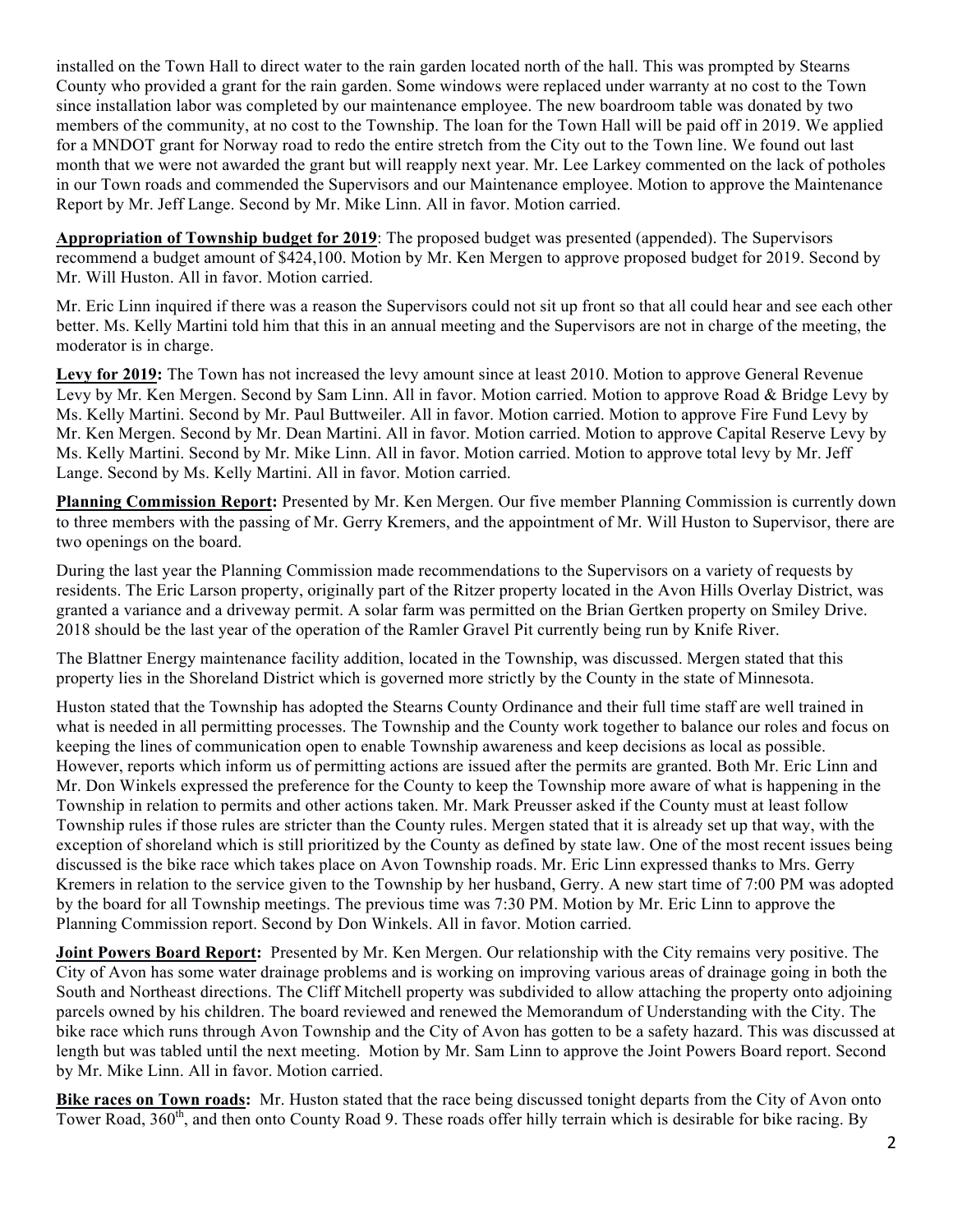state law the Woe-Be-Gone trail cannot be used for races. Since we have had some complaints about this race by Town residents in the past couple years, the Township recently began requiring a permit for bike races in an effort to build awareness and have input. Some residents have been yelled at while in their yard, have been spoken to harshly or been told to get off the road. This past year was very foggy and the race was not postponed even though it created a safety issue. Huston clarified that the Township permit we require states that we take no liability for any incidents as Stearns County holds all liability. The race in question is the only race of this nature since others are simply tours and do not involve competition but are simply recreational. Mr. Mergen stated that this race has grown in participants which extends the length of time it takes for racers to complete the course. Mr. Eric Linn pointed out that professional bike races typically shut down roads on the route to increase safety and asked if more police could be enlisted to help as racers are not stopping and following traffic laws as the rest of the public must do. Huston stated that an officer is present at the entrance of County Road 9 north of the Hall, but we could explore the possibility of requiring more policing since they are required to follow all traffic laws and it has been observed that laws are not always obeyed by racers. He explained that the Township already requires posting in advance. Supervisor Mike Linn stated that at the last Board meeting the Supervisors put this race on a one year probation in reference to more signage, more patrolling, whether the racers cross over the centerline of the road, respect of township residents and other concerns. The Supervisors will re-evaluate after the race this year.

**Legal posting places:** Mr. Eric Linn moved to designate the legal posting places as Avon Township Hall, *The Store* and *Dahlin's*. Second by Mr. Mike Linn. All in favor. Motion carried.

**Legal newspaper**: – Motion by Mr. Eric Linn to designate the legal newspaper as the *Albany/Avon Enterprise.* Second by Mr. Jeff Lange. All in favor. Motion carried.

**Election Poll hours:** – Motion by Mr. Eric Linn to set the 2019 election poll hours at 2:00 to 8:00 PM and the 2019 Annual Meeting on the second Tuesday of March at the Avon Township Hall at 8:30 PM. Second by Mr. Ken Mergen. All in favor. Motion carried.

**Memorials and awards**: Motion by Eric Linn to set the amount for memorials and awards at \$250. Second by Mr. Mike Linn. Mr. Stanley Streit inquired if the Township would be able to help with funding for the St. Anna ball club. Mr. Ken Mergen asked him to attend the next Planning Commission Meeting for discussion. Mr. Larkey asked for a vote on the motion made. All in favor. Motion carried.

**Township Website:** Huston states that the site is up and running well.

**Future Annual Meeting Topics**: Mr. Eric Linn asked what the biggest concerns are in moving forward as a Township. Mr. Huston stated the building is almost paid off. Roads are very expensive to repair and remain one of our biggest concerns moving forward. We did not get the grant for over \$600,000 toward resurfacing but we will reapply next year. Road inspection will address re-shouldering needs. Mr. Greg Schirmers asked about widening Norway Road when it is resurfaced. Huston stated that Norway road plans include widening the road by two feet.

Mr. Eric Linn asked if the Township has historical photos of those people who have served the Township in the past. He suggested framing photos of those who have served and hanging them in the Hall because it would be interesting for visitors who come to the hall to see who has served.

**Adjournment:** Mr. Ken Mergen moved to adjourn the meeting at 9:38 PM. Second by Mr. Will Huston. All in favor. Motion carried.

Respectfully submitted,

Deputy Clerk signature: \_\_\_\_\_\_\_\_\_\_\_\_\_\_\_\_\_\_\_\_\_\_\_\_\_\_\_\_\_\_\_\_ date: \_\_\_\_\_\_\_\_\_\_\_\_\_\_

**Moderator signature** \_\_\_\_\_\_\_\_\_\_\_\_\_\_\_\_\_\_\_\_\_\_\_\_\_\_\_\_\_\_\_\_\_\_ date: \_\_\_\_\_\_\_\_\_\_\_\_\_\_

Lee Larkey, 2018 Moderator